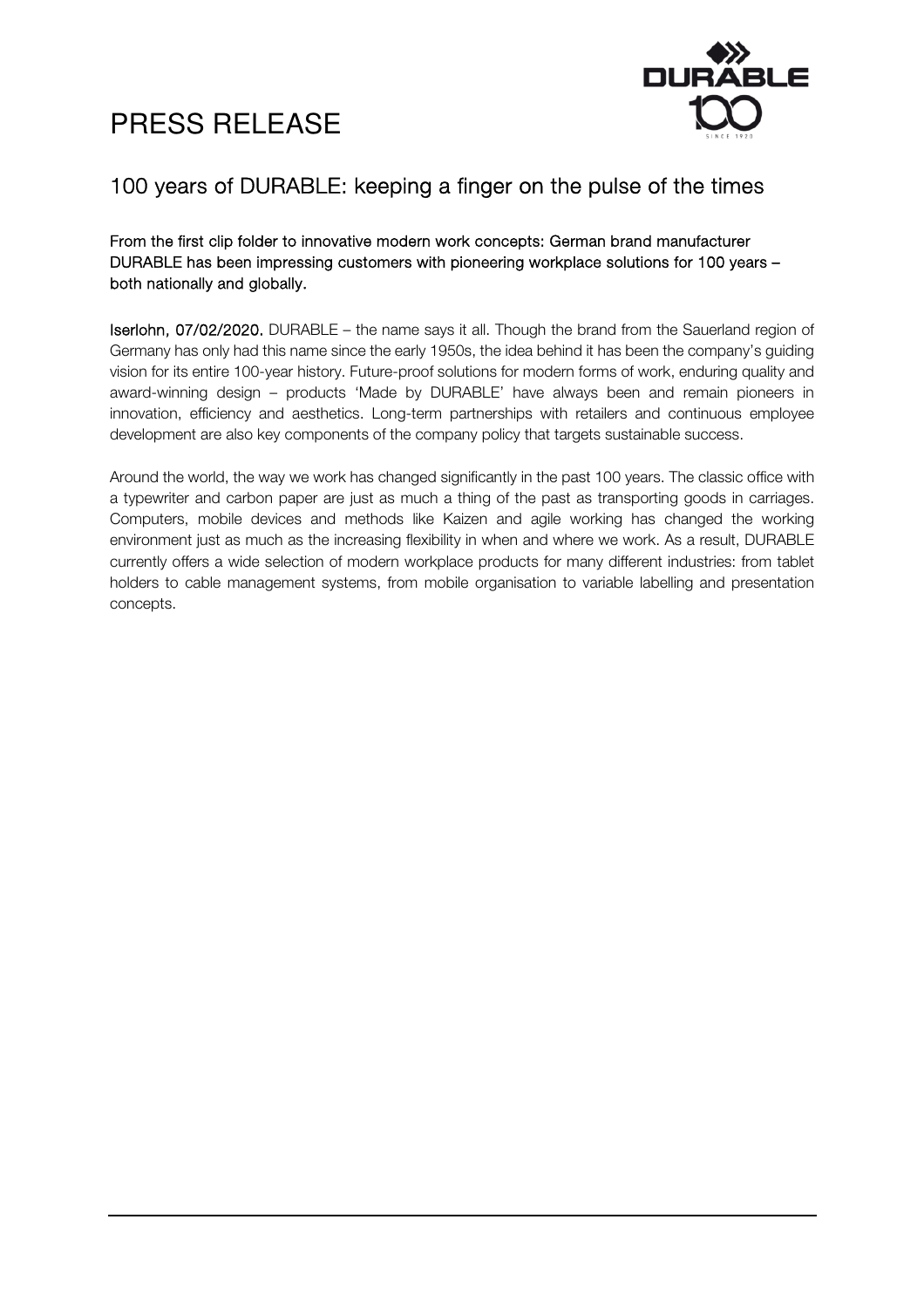

### DURABLE Milestones

### Family-owned company:

• It all started on 7 February 1920 with metal indexing tabs – the state-of-the-art filing system at the time. Karl Hunke and Wilhelm Jochheim founded a company together to produce them in Iserlohn. DURABLE is still owned by the founding families, making it a textbook example of the impressive success of German family-owned companies around the world.





### Modern production and logistics:

- At the end of the 40s, DURABLE begins production of plastic items such as indexes.
- In the 50s and 60s, the company builds and commissions modern production facilities to the latest standards, enlarging and upgrading them continuously in the following decades. DURABLE's first administrative building with open-plan offices is constructed in Iserlohn – a highly innovative form of workplace design at the time.
- In 1993, DURABLE purchases another production facility in Gotha and builds a new plant there in 2000.
- Also in 1993, DURABLE builds a modern distribution centre in Iserlohn-Sümmern, which is expanded considerably once again in 2016.
- In 2006, the Stettin plant is commissioned, adding another new, large production facility.
- In 2019, DURABLE makes a significant investment in the German location of Kamen-Methler, building a modern production hall with collaborative robots supporting workers there for the first time.

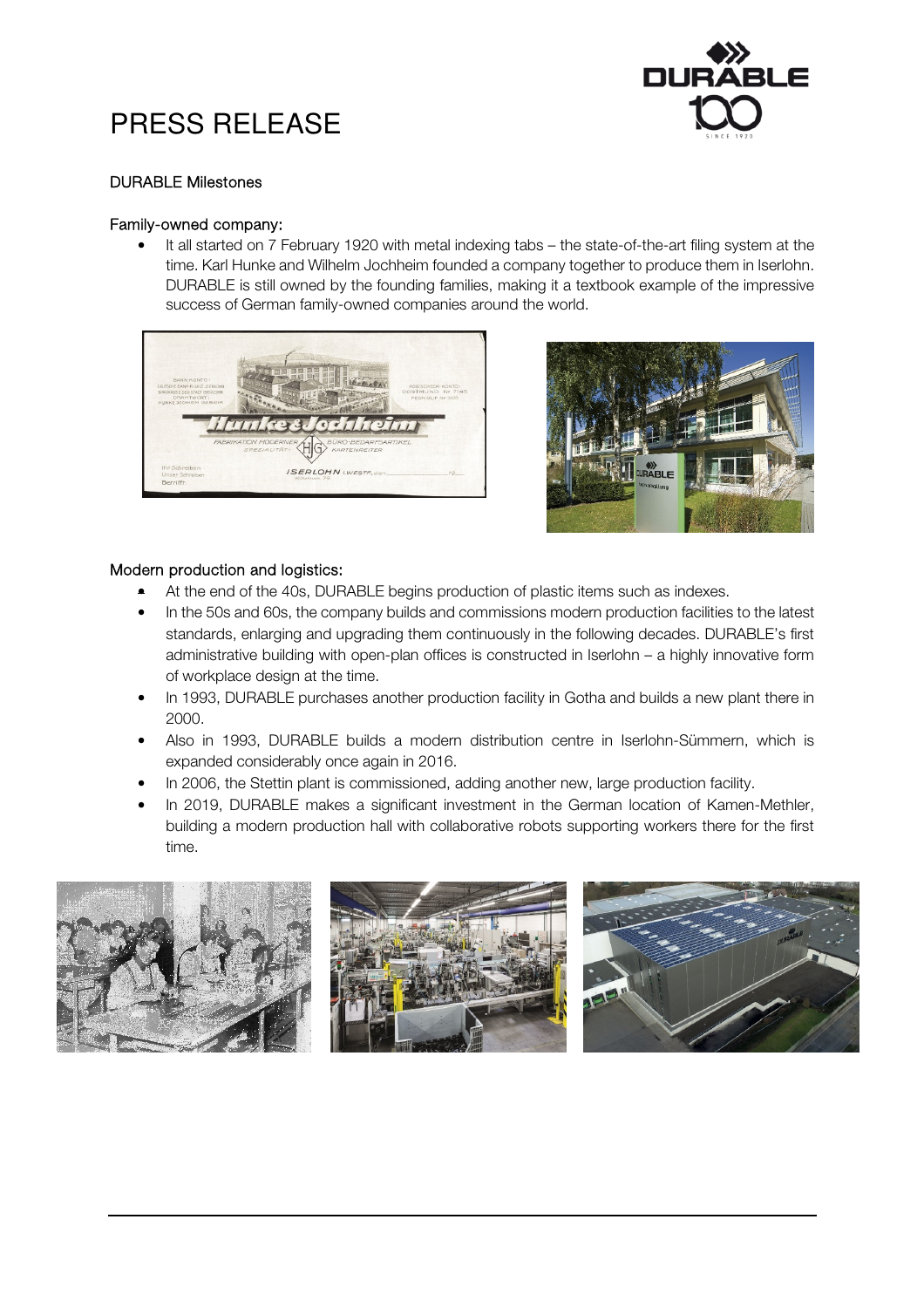

### Expansion through acquisitions:

- On 1 January 2010, DURABLE takes over the Idealplast brand, diversifying its range of desk accessories and plastic containers by adding products from one of the leading providers in this segment. The product series for desks and many industrial applications are continued under umbrella brand DURABLE.
- In October 2010, DURABLE acquires parts of company Atlanta, known for its trolley and waste bin series. The new products are a perfect complement for DURABLE's facility management ranges, for which the German brand is an established provider on the market.

### From Sauerland into the world

- From an early stage, DURABLE has been among the more export-focused companies in the paper, office and stationary sector.
- Accordingly, it founded subsidiaries in England and Sweden in 1980,
- in the Netherlands in 1991,
- in Belgium in 1997,
- in France in 2000,
- in Austria and in the USA in 2001,
- and Italy in 2015, a market it had been serving by sales representatives since 2005.
- The company is also represented in Russia (since 2002) and has sales representatives in Hungary, Czech Republic and Poland.

### Outstanding product innovations:

- The first clip folder rolls off the convevor belt at DURABLE in 1959. Filing without punching: DURACLIP<sup>®</sup> holds things together that belong together – the first product of its kind to do so without damaging the individual pages. The invention is so revolutionary that the company needs to create a market for it first. In total, 500 million units have been sold since then. Without the clip folder, billions of sheets of paper would be lying about all over the place today.
- In 2009, DURABLE brings a brand-new form of flexible presentation to market: the DURAFRAME® info frame. Millions of this multi-award-winning product have been sold: The magnetic info frame is used in almost every sector, and still boasts strong growth potential today, which is why we have strategically expanded the range with a variety of versions. In 2018, DURABLE invests in its first TV campaign to promote its sales hit to other potential customers.
- In 2012, DURABLE launches a stylish, multi-award-winning organisational product, the VARICOLOR® drawer box. Every drawer has its own colour line, which not only adds a touch of colour to the working environment but also helps to organise the filing system efficiently thanks to colour coding. Due to its great success, the VARICOLOR® family is soon supplemented with boxes in different versions and new trendy colours.
- In 2015, DURABLE opens up a new segment with its new LUCTRA<sup>®</sup> luminaire brand. The LUCTRA® table and standard luminaires and mobile luminaires have won many awards and provide good working light in the office or at home. The professional, biologically effective LED lighting system implements the latest scientific findings on the effect of light on people (Human Centric Lighting). LUCTRA® light can reproduce natural daylight almost completely, thus supporting the individual's inner clock and promoting a sense of well-being.
- With its latest developments, DURABLE is once again showing its feel for modern work trends:
	- o The TABLET HOLDER range makes efficient work and presentation possible with tablets.
		- o The CAVOLINE® cable management system tames tangled cables in the workplace and at home.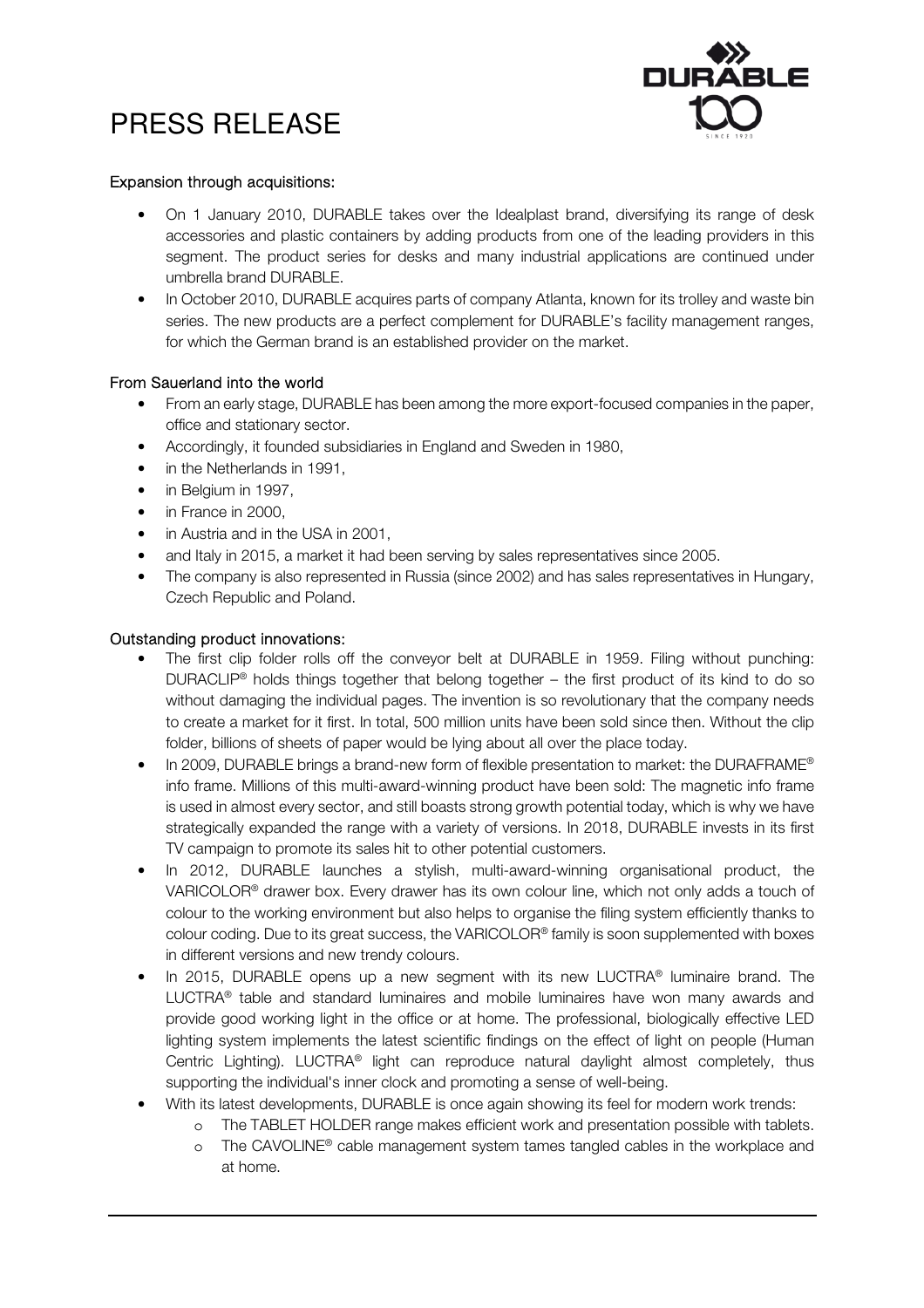

- o The QUADRO® multi-functional trolleys combine versatile uses with stylish elegance in trendy colours.
- o With its innovative DURAFIX® ROLL, DURABLE offers individually customisable rolls of magnetic strips for quick positioning of information, for example at trade fairs or the POS.
- o DURABLE's monitor holders offer a particularly flexible solution for ergonomic workplaces.

### Responsible corporate management:

A holistic approach to sustainability has been a key component of DURABLE's corporate management for decades. "Companies that operate sustainably are more successful in the long run. In keeping with our vision of quality, our primary objective is to balance commercial, economic and social interests," explain DURABLE's Managing Directors Horst-Werner Maier-Hunke and Matthias Laue. "Besides great customer satisfaction, the top quality of our products, long-term commercial success through liquidity and profitability, this also includes continuously improving our environmental performance." The sustainability report contains details on the goals the company has already reached and the measures that are currently being implemented. It is available for download at https://www.durable.de/unternehmen/nachhaltigkeit. html.



Horst-Werner Maier-Hunke, Managing Director of DURABLE

### Visionary entrepreneurs

Besides its founding fathers, long-standing Managing Directors Horst-Werner Maier-Hunke and Dieter Wäscher and, since 2006, Matthias Laue have played vital roles in DURABLE's success story. Under their leadership, the company has become an internationally successful player in the last forty years. Thanks to their feel for trends, their innovation and entrepreneurial vision, DURABLE generates a turnover of EUR 100 million today, employs a workforce of 700 and sells its products in over 80 countries.



Matthias Laue, Managing Director of Durable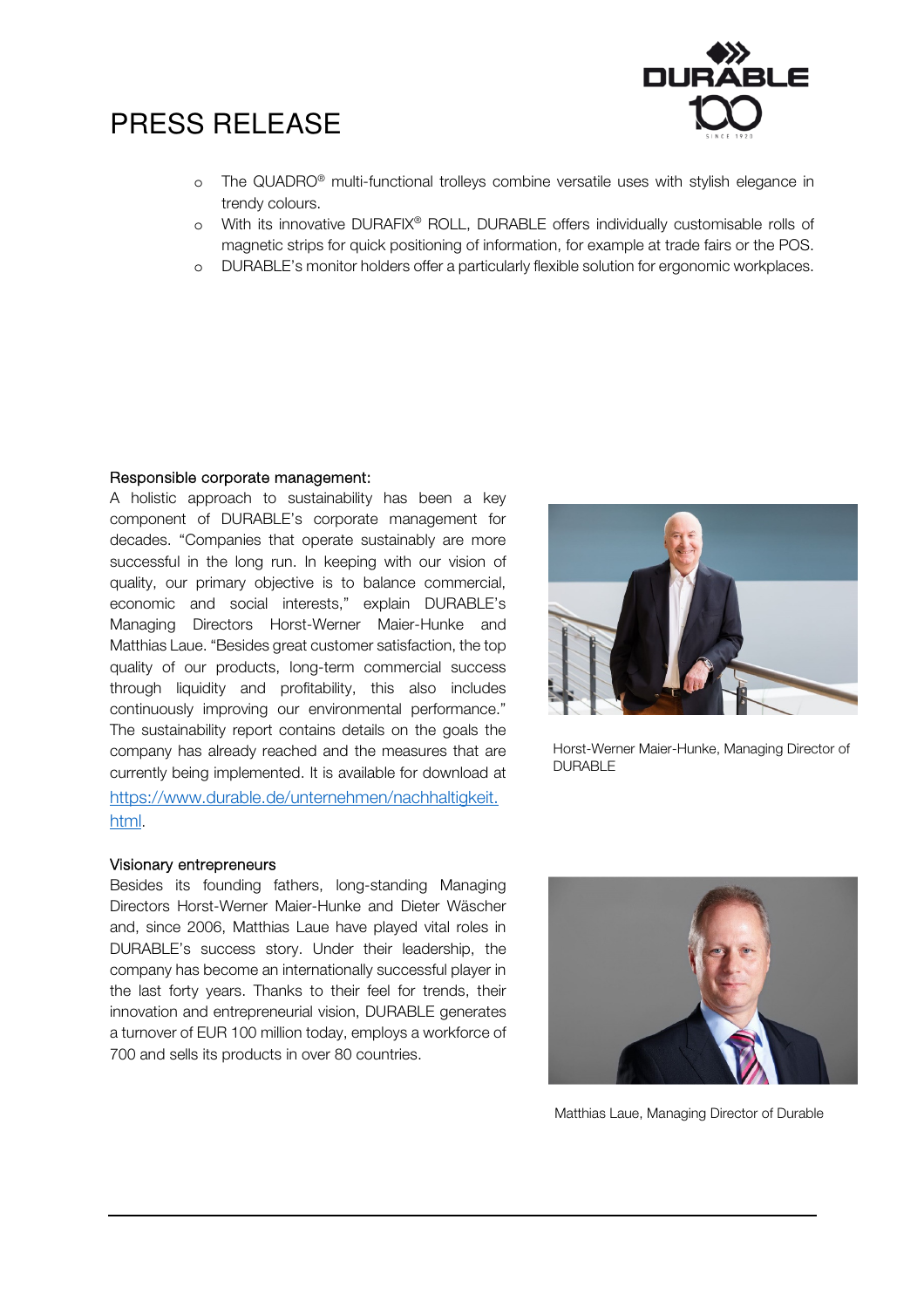



In the anniversary year Horst-Werner Maier-Hunke hands over gradually the baton to Rolf Schifferens, who is on board as Managing Director since January 2020.